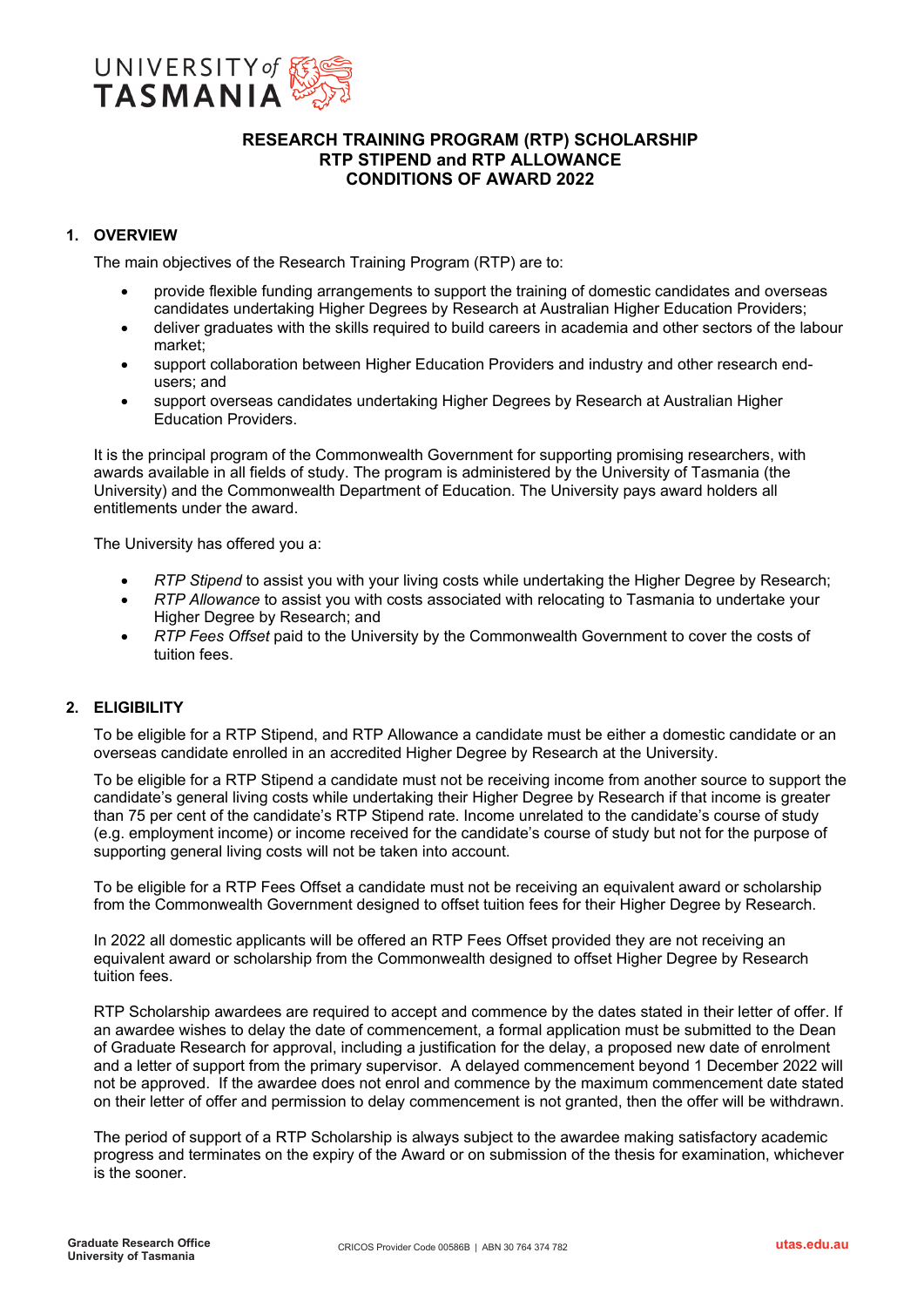

# **3. RTP STIPEND**

*RTP stipends* are awarded on a competitive basis.

In its competitive selection process, the University will give priority to applicants who:

- hold an Australian or New Zealand bachelor's degree with first class honours or qualifications and/or research experience deemed equivalent by the University,
- have a proposed project in an area identified by the University as one of research strength,
- have not already completed a Doctoral degree or equivalent,
- have not already completed a Master of Research degree or equivalent unless intending to undertake a Doctoral degree, and/or
- have not previously held an Australian Government or University-funded Postgraduate Research Award for more than six months.

Applicants who do not satisfy some or all of the above will be considered in the competitive selection process, but may not be prioritised against other applicants who have.

# **4. RTP STIPEND RATE**

Full-time candidates receive a stipend at the rate of AUD\$28,854pa non-taxable (2022 rate, indexed annually).

Part-time candidates may receive a stipend (in specific circumstances) paid at the rate of AUD\$14,427pa taxable (2022 rate, indexed annually).

The stipend rate for any subsequent year are the same as that for the preceding year, indexed in accordance with the method set out in Part 5-6 of the [Higher Education Support Act 2003.](https://www.legislation.gov.au/Details/C2016C00379)

**See also: section 10 STUDY LOAD**

# **5. RTP STIPEND PERIOD OF SUPPORT**

The period of support is calculated from the date of enrolment in the Higher Degree by Research, except where the RTP Scholarship is awarded after commencement of candidature

The duration of the award is 3 years and 6 months for a Doctoral candidate and 2 years for a Masters candidate. There are no provisions for an extension.

A candidate's period of support will be increased pro-rata for those periods of paid leave stipulated in section 14 and approved by the University.

The period of support of a *RTP Stipend* will be reduced by any periods of study undertaken towards the degree prior to the commencement of the *RTP Stipend*.

There are no provisions for *RTP Stipend* extension.

# **6. RTP FEES OFFSET**

An RTP Fees Offset is awarded to all domestic candidates enrolled in a Higher Degree by Research at the University of Tasmania.

In 2022 the Domestic RTP Fees Offset rate will be in the range of AUD\$28,000 - \$40,000.

RTP Fees Offset rates will increase in subsequent years.

# **7. RTP FEES OFFSET PERIOD OF SUPPORT**

The period of support is calculated from the date of enrolment in the Higher Degree by Research. The RTP Fees Offset period of support is: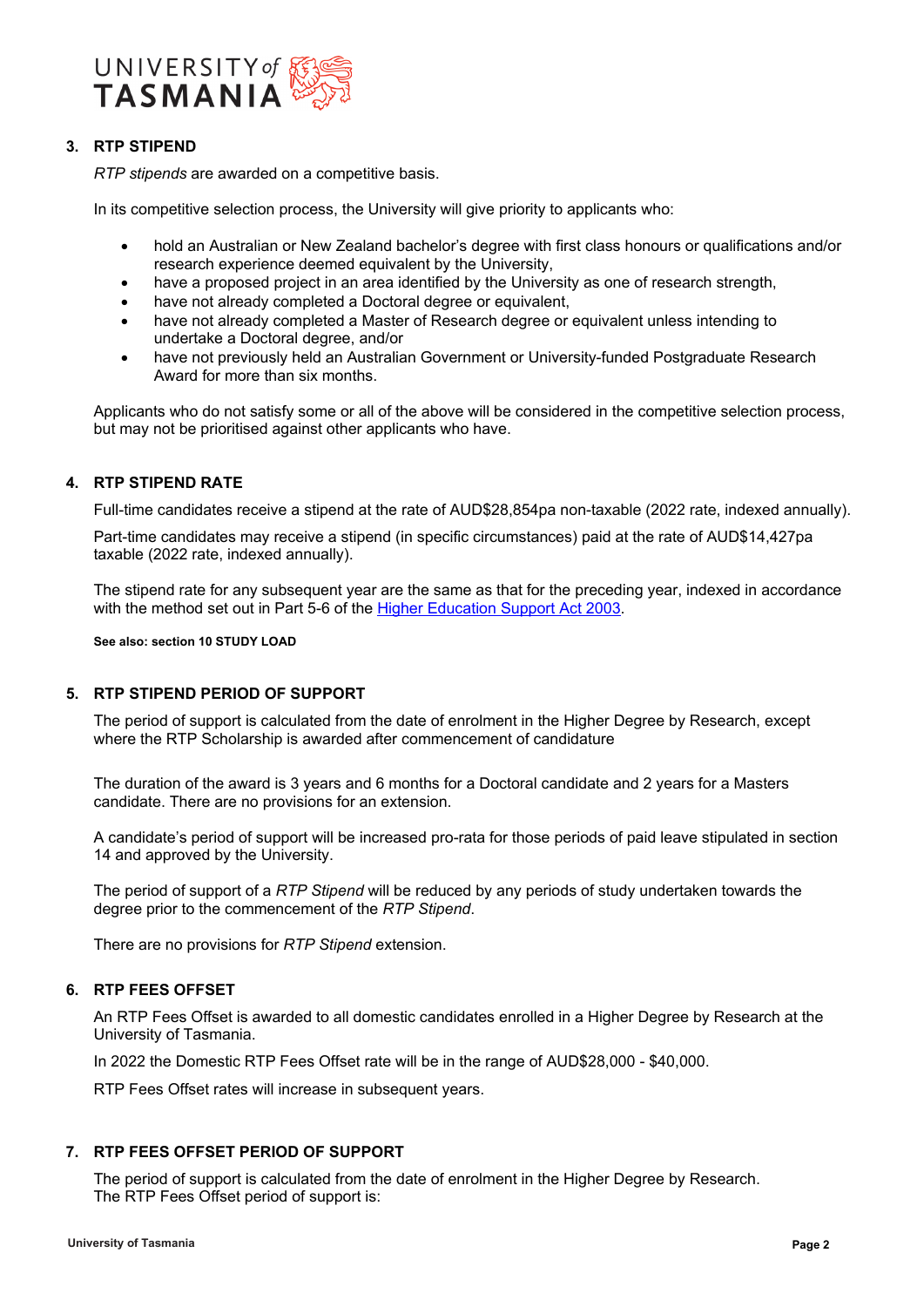

- Doctoral Candidates: four years at a full-time candidate load and eight years at a part-time candidate load.
- Master of Research Candidates: two years at a full-time candidate load and four years at a part-time candidate load.

There are no provisions for RTP Fees Offset extensions for candidates undertaking a Doctoral degree or Master of Research.

# **8. RTP ALLOWANCES**

### **Relocation Allowance:**

Award holders may apply for a one-off relocation allowance of up to AUD\$2,000 in total towards the cost of relocating to Hobart, Launceston or the Cradle Coast from within Australia or from overseas to take up the award.

The allowance covers one way travel expenses for the award holder, any dependent spouse/partner and dependent children, equivalent to the cheapest student or economy airfare to Hobart, Launceston or Burnie. Where an award holder elects to travel by car, they will receive a per kilometre allowance as determined by the University.

Claims for relocation allowance must be submitted:

- once travel has been completed and the award holder has been enrolled;
- within 6 months of the date of commencement of the award; and
- via the HDR Relocation Claim form in the Service Portal accompanied by electronic copies of receipts

Award holders cannot claim for accommodation, rental bond or meal costs as part of the relocation claim.

# **9. TRANSFER BETWEEN HIGHER DEGREES BY RESEARCH**

The University may approve, on the recommendation of the Dean of Graduate Research, the transfer of a RTP Stipend from a Master of Research degree to a Doctoral degree or from a Doctoral degree to a Master of Research degree. The period of support of a transferred RTP Stipend becomes that for the new Higher Degree by Research reduced by periods of equivalent FTE (full-time enrolment) undertaken towards the related degree prior to the transfer.

### **10. STUDY LOAD**

The award is conditional on maintaining full-time enrolment in your program of study at the University of Tasmania.

Candidates with heavy care commitments or with a medical condition precluding full-time study may be permitted to hold awards on a part-time basis. In making an assessment of an application for a part-time award the following will be considered:

- the reason/s for the request:
- whether the School of Enrolment has sufficient resources to facilitate completion of candidature with respect to supervision, funding, and access to relevant facilities; and whether any thesis submitted by the revised expiry of the maximum degree period will as a body of work still form a supervised, independent and significant contribution to knowledge.

Employment will generally not be a permissible reason to hold a part-time award. Under exceptional circumstances, requests for part-time awards while employed part-time may be considered by the Dean. Part-time awards are not available to applicants seeking to undertake paid employment on a full-time or on a substantial part-time basis.

A part-time award holder must be enrolled as a part-time candidate and is expected to progress at half the rate of a full-time award holder. Award holders approved to study part-time may revert to full-time study at any time. A candidate will be expected to spend the following hours per week progressing their candidature: 38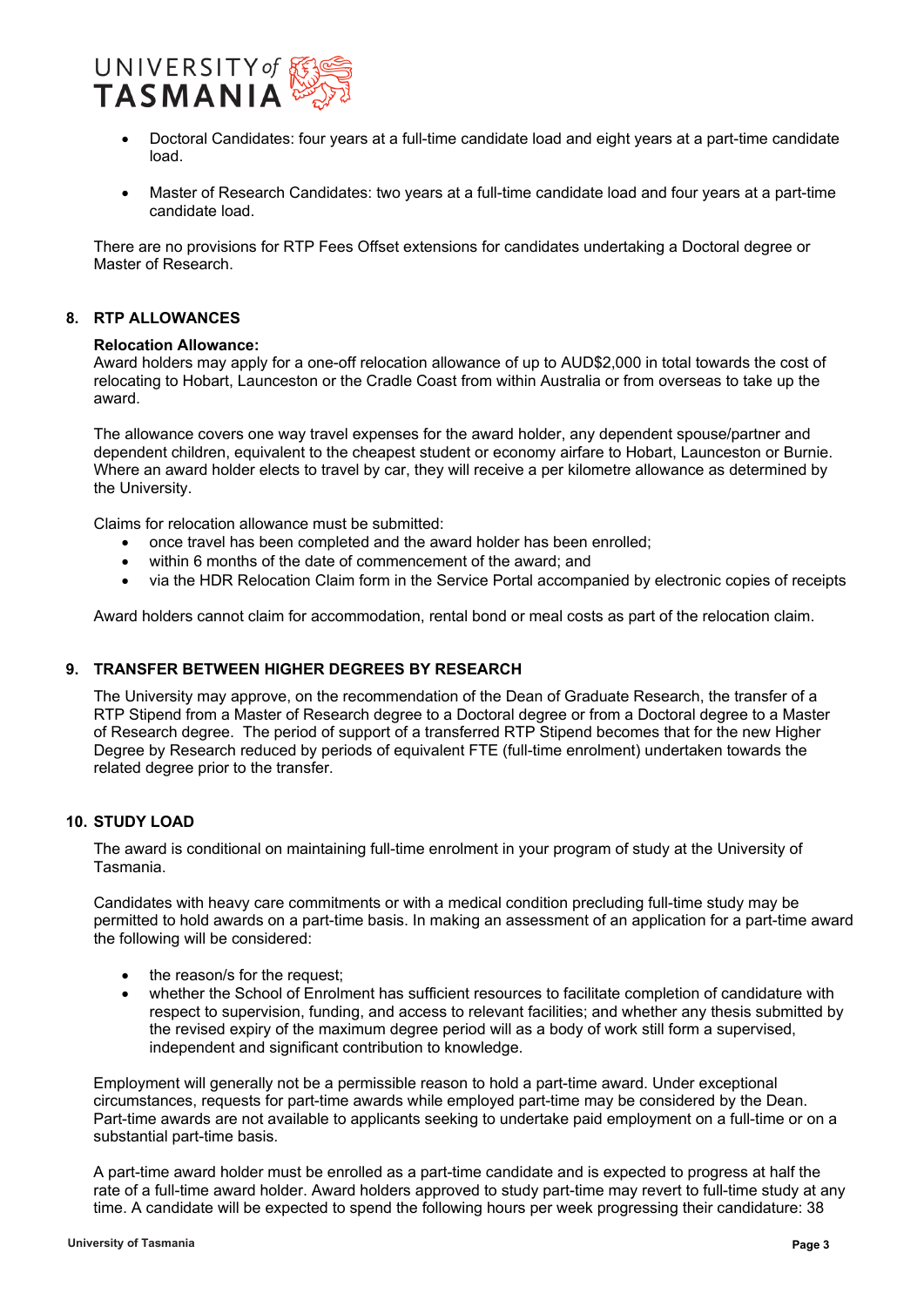

hours when enrolled full-time, or an average of 19 hours when enrolled part-time. The University may require the holder of a part-time award to convert to full-time if the exceptional circumstances which were the basis of approval no longer apply.

Under Australian Taxation Law part-time stipends are taxable. Candidates should seek independent taxation advice as the University does not provide advice regarding taxation.

**See also: Section 13 EMPLOYMENT**

## **11. TRANSFER OF AN RTP SCHOLARSHIP**

An RTP Scholarship can only be taken up at the university at which the application was lodged and candidates are expected to complete their candidature at that university.

Where a candidate seeks to transfer from one university to another during the tenure of their RTP scholarship, the candidate must discuss with the receiving university whether that university is prepared to continue the RTP Scholarship support as RTP funding is not transferred between institutions.

# **12. TERMINATION**

The University will terminate a candidate's RTP Scholarship once the thesis is submitted for examination or at the end of the Award, whichever is earlier. Awards will be terminated before this time:

- if, after due inquiry, the University concludes that the Award holder has not fulfilled obligations, met the eligibility criteria or made satisfactory progress;
- if, in the opinion of the institution, the course of study is not being carried out with competence and diligence or in accordance with the offer of award;
- if, after due inquiry, the University concludes that the candidate has committed serious misconduct, including but not limited to the provision of false or misleading information;
- when the candidate ceases to be full-time and when approval has not been obtained to hold the award on a part-time basis;
- if the award holder does not resume study following a period of suspension or make arrangements to extend that suspension;
- if the award holder takes unapproved leave from their candidature, with no response to attempts at communication by the University;
- if the award holder fails to participate in a formal review of progress and does not respond to reasonable requests to do so;
- if an award holder fails to confirm their candidature within their first twelve months of equivalent fulltime candidature or make arrangements for an extension to their confirmation of candidature due date; or
- on the death or incapacity of the candidate, or withdrawal from the program.

If an RTP Scholarship is terminated, it cannot be re-activated unless the termination occurred in error.

# **13. EMPLOYMENT**

A candidate is expected to spend the following hours per week progressing their candidature:

- 38 hours when enrolled full-time; or
- an average of 19 hours when enrolled part-time

A candidate's award may be terminated or they may be placed on probation if the University does not consider that their progress is satisfactory.

### **Full-time candidates**

A full-time candidate may undertake *limited* work experience or employment during candidature provided it:

- does not interfere with the timely progression and completion of their research project;
- does not exceed on average over a 12-month period, 20% of a full-time load i.e. 365 hours per annum (this does not apply to work undertaken outside of the 38 hours per week that is dedicated to the research project);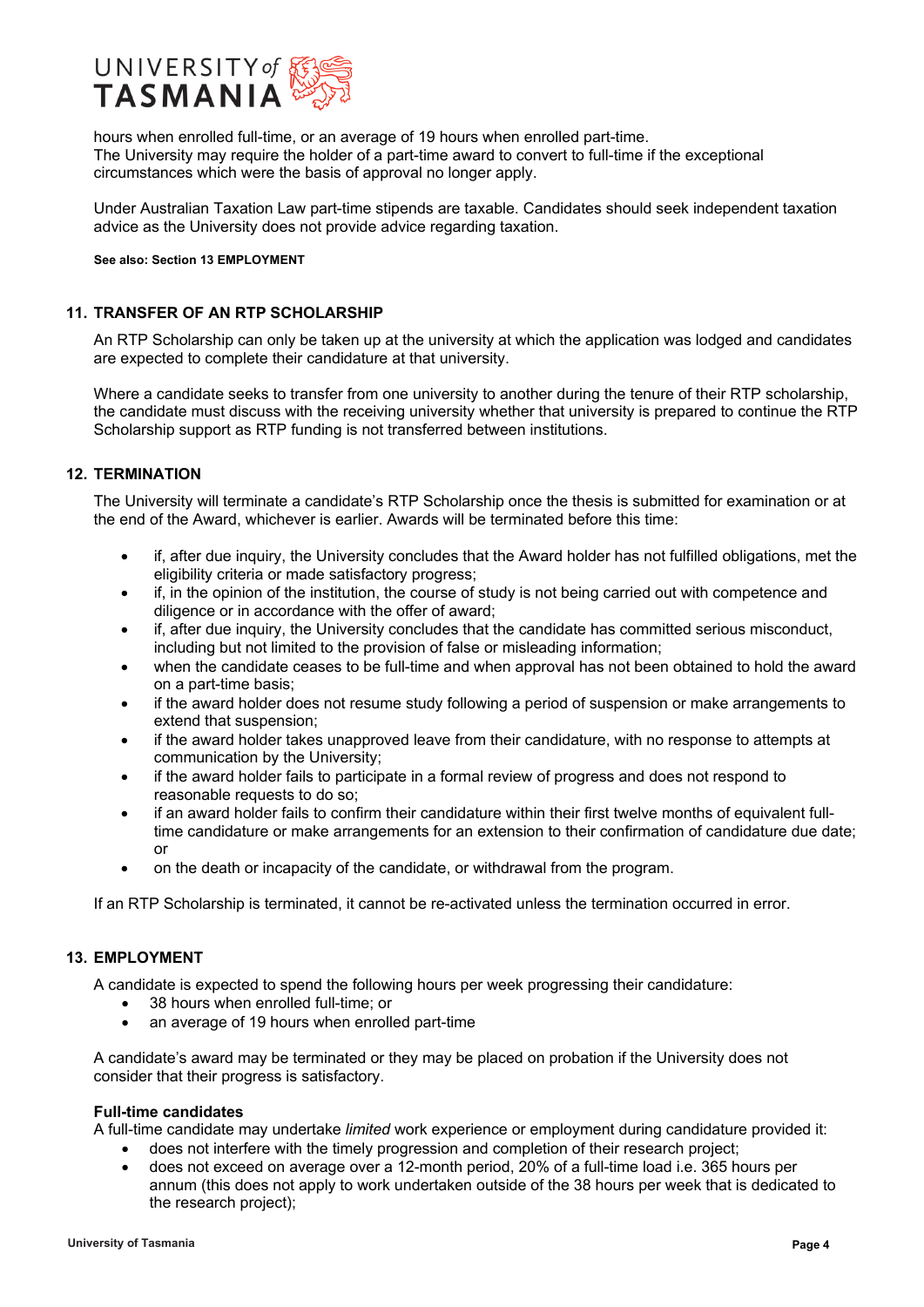

- is documented in an updated Research Plan; and
- is endorsed by the academic unit.

### **Part-time candidates**

Unless otherwise approved by the Dean, recipients of a part-time award are subject to the same restrictions on employment as full-time award holders (listed above).

**See also: Section 10 STUDY LOAD**

### **14. LEAVE ENTITLEMENTS**

### **PAID LEAVE**

Leave entitlements are pro-rated for part time candidates.

#### **Annual leave**

- Candidates are entitled to 20 working days paid recreation leave each year (accruable). This period does not extend the normal duration of the award.
- The academic unit will manage the application for and granting of annual leave provisions at their discretion.
- The agreement of the Supervisor must be obtained before leave is taken.

### **Sick leave**

- Candidates are entitled to 10 working days paid sick leave a year (accruable). This period does not extend the normal duration of the award.
- The academic unit will manage the application for and granting of the 10 working days sick leave provision at their discretion.
- For medically substantiated periods of illness lasting longer than ten working days, candidates may receive up to a total of 12 weeks paid sick leave which is additional to the normal duration of the award. Applications for extended sick leave must be submitted via the Service Portal, accompanied by medical certification and endorsed by the Supervisor, Graduate Research Coordinator and Head of School.

## **Maternity Leave**

- Award holders may take up to a maximum of 12 weeks paid maternity leave.
- Paid maternity leave may only be taken once and may not be taken within the first six months of the award (unpaid maternity leave may also be accessed in addition to paid leave, see below).
- Periods of paid maternity leave are additional to the normal duration of the award.
- Applications for maternity leave must be submitted via the Service Portal, accompanied by medical certification and endorsed by the Supervisor, Graduate Research Coordinator and Head of School.

### **Parental Leave**

- Candidates who are partners of persons giving birth and who have completed six months of their award, may take up to a maximum of 2 weeks paid leave during a period through 1 week before the expected birth and 5 weeks after the birth of the child.
- This leave can be taken only once during the tenure of the award (additional parental leave may be accessed as unpaid leave, see below).
- Paid parental leave is additional to the normal duration of the award.
- Applications for parental leave must be submitted via the Service Portal, accompanied by medical certification and endorsed by the Supervisor, Graduate Research Coordinator and Head of School.

## **UNPAID LEAVE**

Award holders may apply for periods of unpaid leave.

• Candidates who have not completed 12 months of their award or who wish to take a period of unpaid maternity leave in addition to the period of paid maternity leave may apply for an unpaid leave of absence.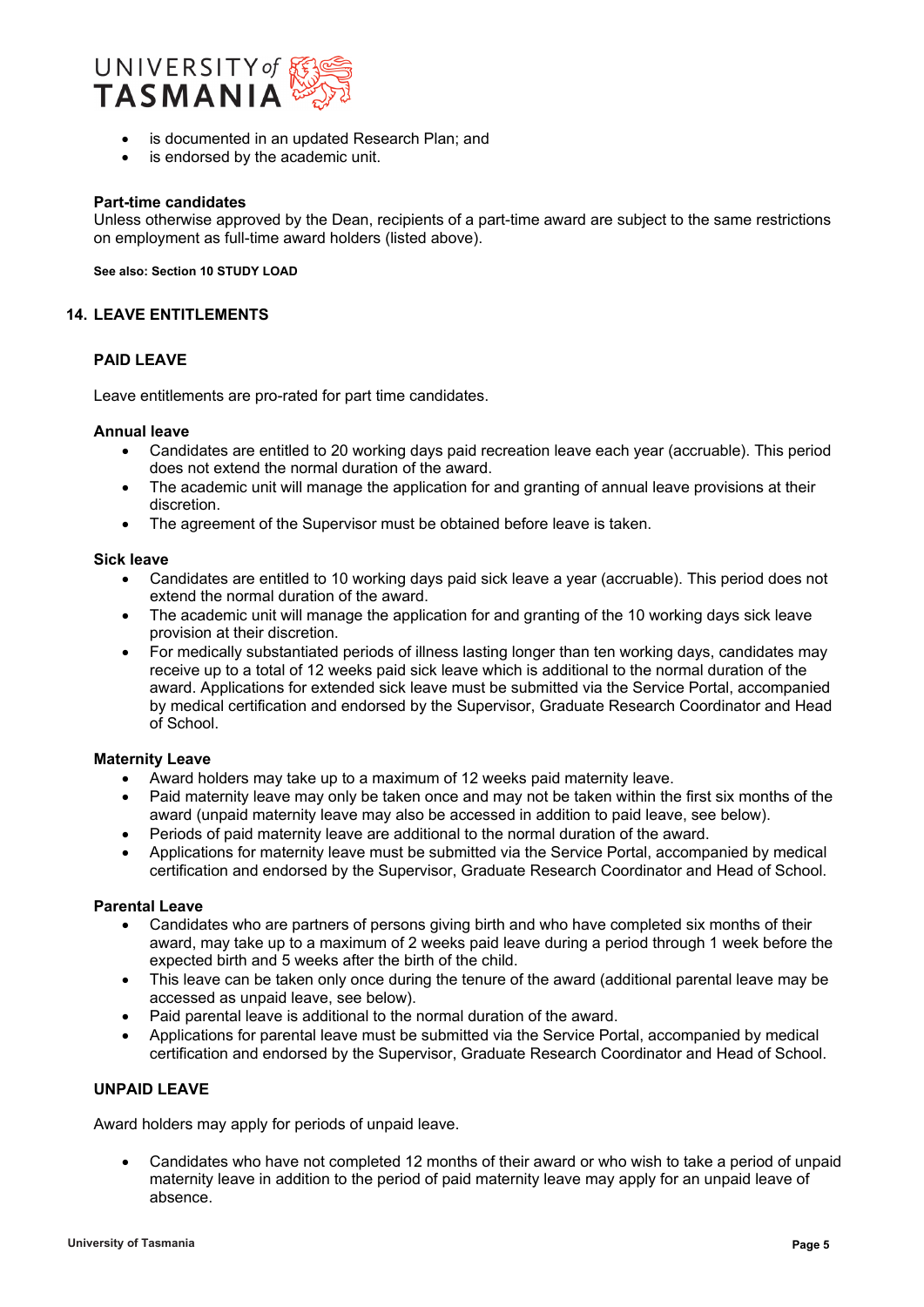

- The total period of leave from the award during its duration generally may not exceed 12 months. In exceptional circumstances, where the recipient of the award can demonstrate reasons outside their control, additional periods of leave may be granted. Only under exceptional circumstances will leave be possible beyond 2 years in total.
- The end date of the award will be adjusted to account for the period of unpaid leave approved by the University.
- Applications for a leave of absence should be submitted via the Service Portal in line with the [HDR](https://www.utas.edu.au/research-admin/graduate-research/policies-and-forms/hdr-policies)  [Candidature Management and Enrolment Variation procedure](https://www.utas.edu.au/research-admin/graduate-research/policies-and-forms/hdr-policies)

### **15. APPEALS**

The appeal mechanism for resolution of disputes which may arise during candidature are described in the **[Research Training Ordinance](https://www.utas.edu.au/research-admin/graduate-research/policies-and-forms/hdr-policies)**. Appeals against decisions concerning the allocation of awards must be made in writing to the Dean of Graduate Research within 14 days of the applicant being notified of the decision. The Dean shall consider the case made by the applicant and convey its decision to the applicant. The applicant may, within 14 days of notification of the decision, lodge a written appeal against such decision for consideration. All correspondence is to be via the Graduate Research Office.

### **16. RESEARCH OVERSEAS**

Candidates may be permitted to undertake fieldwork or research overseas when this is considered necessary by the supervisor and Head of School. Applications for overseas study should be lodged with the Graduate Research Office prior to commencement of the overseas study in accordance with the [HDR Candidature](https://www.utas.edu.au/research-admin/graduate-research/policies-and-forms/hdr-policies)  [Management and Enrolment Variation Procedure.](https://www.utas.edu.au/research-admin/graduate-research/policies-and-forms/hdr-policies)

The Award holder will not generally be allowed to undertake overseas study in the first six months of scholarship tenure. Candidature undertaken prior to the taking up of the scholarship will be taken into account in determining the earliest date on which the candidate may pursue paid overseas study.

### **17. RESEARCH AT OTHER ORGANISATIONS**

The University may permit a candidate to conduct part of the research at other organisations provided that there is adequate support and supervision for the award holder.

### **18. OTHER COURSES**

An award holder may not engage in any academic course of study leading to a qualification which is not an essential part of the award holder's research higher degree.

## **19. PAYMENT OF STIPEND**

Stipends are paid fortnightly in arrears and must be paid into an Australian bank account (with an Australian authorised deposit-taking institution) in the candidate's name.

### **20. RECOVERY OF MONIES OWED**

The University shall be entitled to recover money owed by candidates arising from payment of a scholarship or allowance to which the candidate is not entitled.

It is the responsibility of the candidate to be aware of their entitled scholarship and notify the Graduate Research Office should their received entitlements differ from their offer.

### **21. SPECIFIC OBLIGATIONS OF AWARD HOLDERS**

The award holder shall diligently and to the best of their ability apply themselves to the successful completion of the degree.